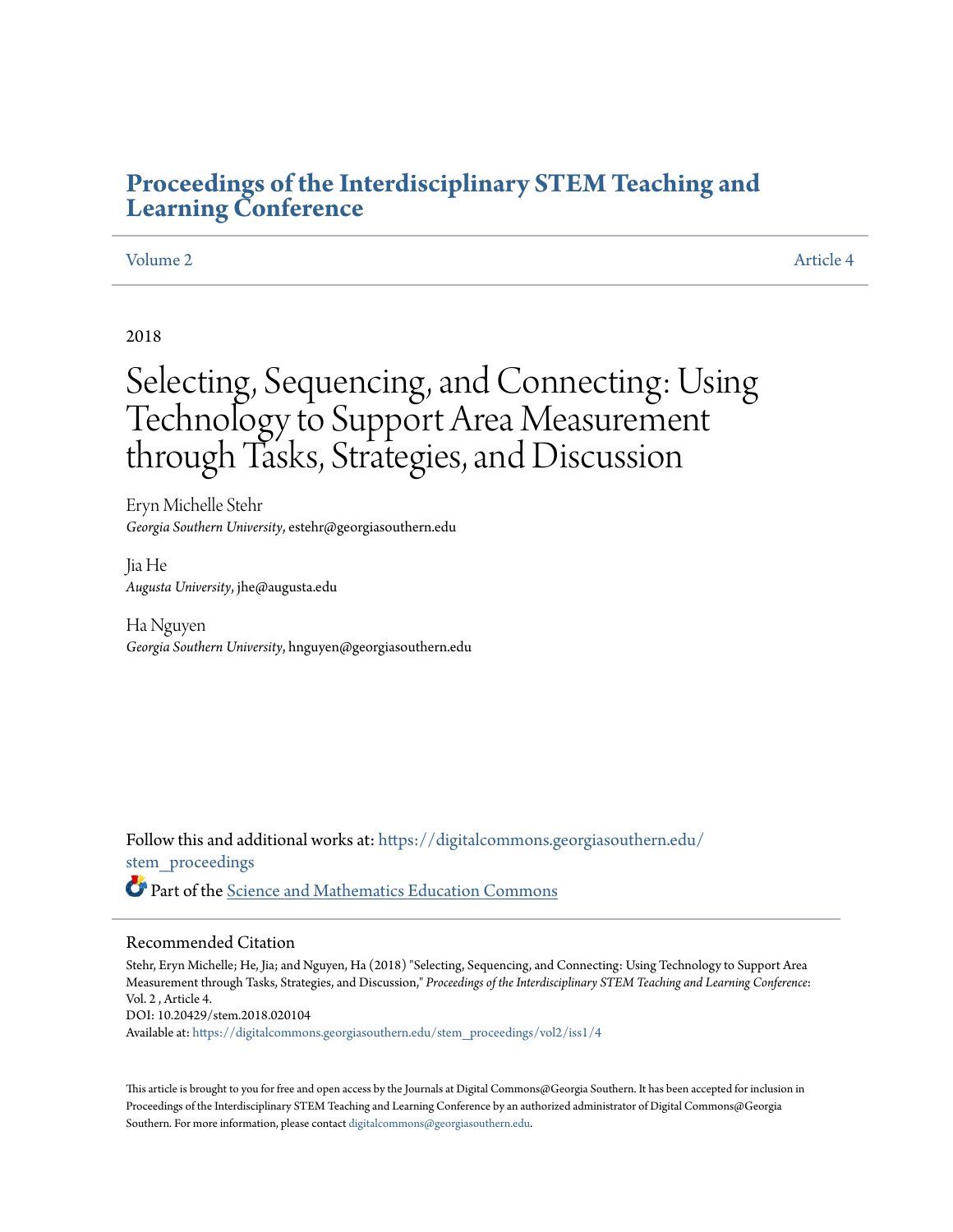# Selecting, Sequencing, and Connecting: Using Technology to Support Area Measurement through Tasks, Strategies, and Discussion

# **Abstract**

*This paper supports grades 3-5 mathematics teachers and considers how technology in the classroom can be used to support "low threshold, high ceiling" tasks and productive discussion. We present a description of a card-sorting task to support the "5 Practices of Productive Mathematics Discussions" focused on an online task designed to: be open to multiple levels of strategies, reveal misconceptions, and support students in developing more sophisticated conceptual understandings of area measurement. We present a sampling of strategies created by teachers (who were pretending to be elementary students) in past activities. We discuss approaches to connecting strategies for deeper understanding of area measurement.*

# **Keywords**

Area measurement, Productive discussion, Open tasks, Technology

### **Creative Commons License**

**[Creative](http://creativecommons.org/licenses/by/4.0/) This work is licensed under a** [Creative Commons Attribution 4.0 License.](http://creativecommons.org/licenses/by/4.0/) Attribution 4.0 License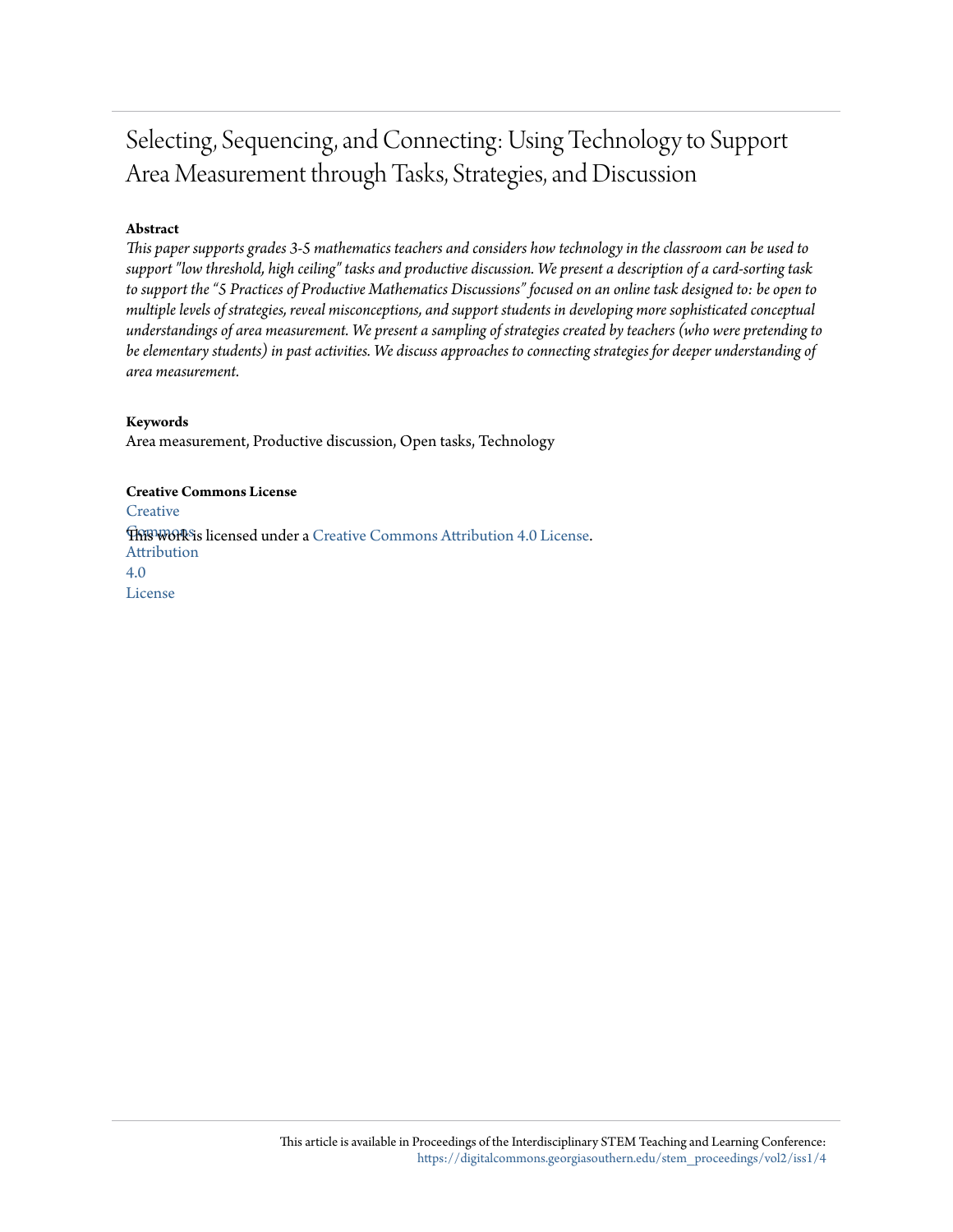# **Volume 2 | Article 4**

# **Selecting, Sequencing, and Connecting: Using Technology to Support Area Measurement through Tasks, Strategies, and Discussion**

Eryn Michelle Stehr, *Georgia Southern University, estehr@georgiasouthern.edu* Jia He, *Augusta University, jhe@augusta.edu* Ha Nguyen, *Georgia Southern University, hnguyen@georgiasouthern.edu*

## **Abstract**

This paper supports grades 3-5 mathematics teachers and considers how technology in the classroom can be used to support "low threshold, high ceiling" tasks and productive discussion. We present a description of a card-sorting task to support the "5 Practices of Productive Mathematics Discussions" focused on an online task designed to: be open to multiple levels of strategies, reveal misconceptions, and support students in developing more sophisticated conceptual understandings of area measurement. We present a sampling of strategies created by teachers (who were pretending to be elementary students) in past activities. We discuss approaches to connecting strategies for deeper understanding of area measurement.

## **Keywords**

Area measurement, Productive discussion, Open tasks, Technology

## **Recommended Citation**

Stehr, Eryn Michelle; He, Jia; and Nguyen, Ha (2018) "Selecting, Sequencing, and Connecting: Using Technology to Support Area Measurement through Tasks, Strategies, and Discussion," *Proceedings of the Interdisciplinary STEM Teaching and Learning Conference:* Vol. 2 , Article 4.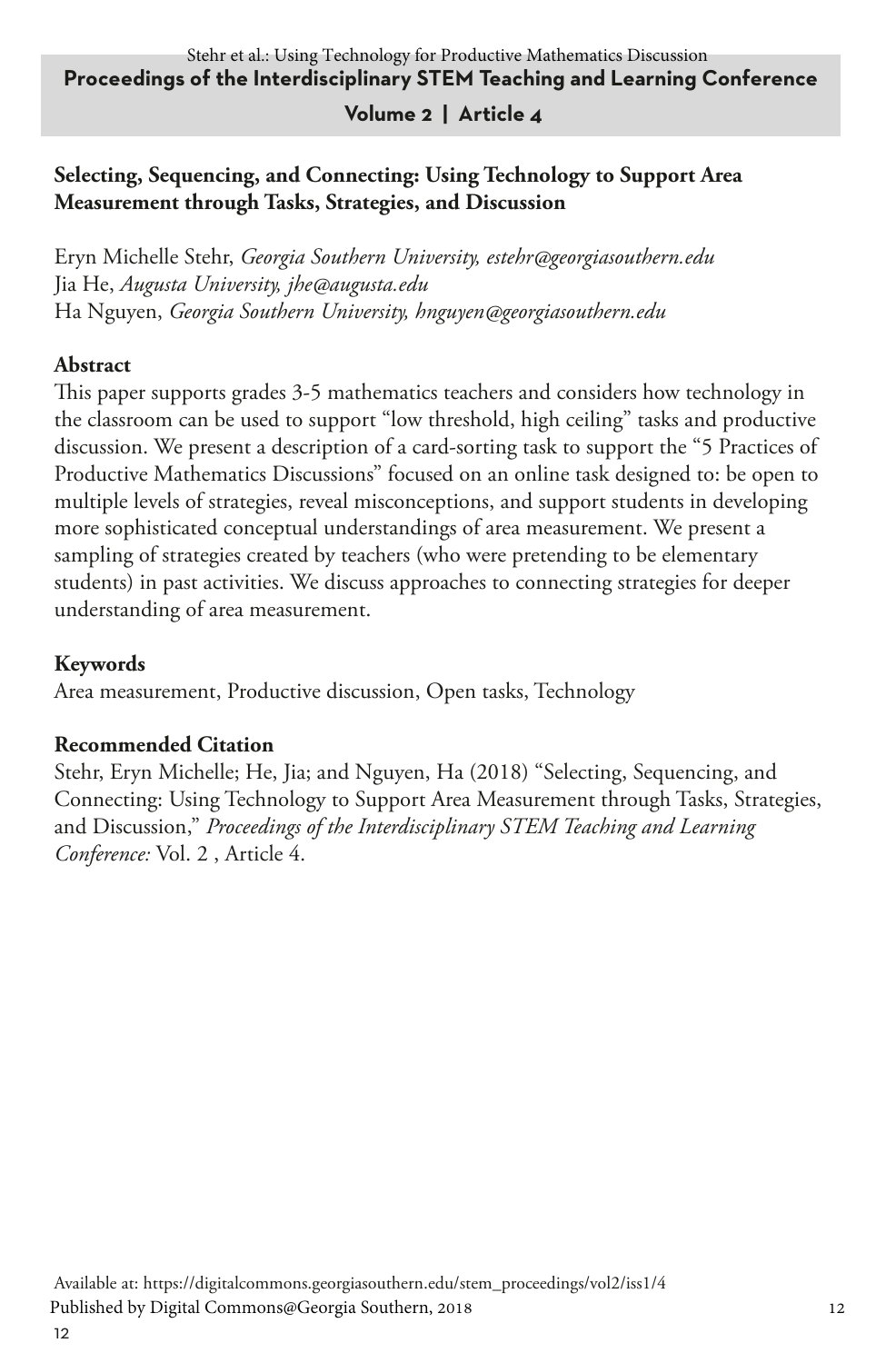# **Introduction** *Proceedings of the Interdisciplinary STEM Teaching and Learning Conference, Vol. 2 [2018], Art. 4*

Teachers at all levels are expected ever more frequently to integrate use of emergent digital technologies (e.g., calculators, software, online tools, device applets) in mathematics teaching and learning. Too often technology is used for technology's sake, rather than in intentional ways to support mathematical reasoning, sense- making, and understanding. Online offerings of mathematical tools, tasks, and experiences span pedagogical spectra similar to those recognized in traditional curricula: procedural/ conceptual, simple/rich, disconnected/connected, and so on. Applying long-tested educational quality frameworks to online tasks may help teachers choose and implement technology in ways that help students' reasoning, sense-making, and understanding. One such set of strategies is the *Five Practices for Facilitating Productive Mathematical Discussion*.

In this paper we describe how teachers can be supported in planning their use of the "Five Practices" productively. We use the context of an open, online area measurement task. That is, we describe two tasks: (a) an online area measurement task and (b) a sorting card task to be used to support teachers in developing strategies for using the Five Practices to support learning goals. The sorting task was developed based on preservice and practicing teachers' strategies and discussion after encountering the area task. The area task was designed by a mathematics education research group focused on spatial measurement in K-8 curricula. The area task asks students to measure the area of an irregular shape using rectangles. The team designed the area task to support multiple grade level learning goals, to allow multiple student strategies, to allow access from a wide range of levels of sophistication, and to potentially reveal student misconceptions about important ideas surrounding area measurement. Because of its openness, the area task can be used to support productive discussion. The sorting task was developed, based on the area task, to support future or practicing teachers to discuss the affordances and limitations of different selections and sequences of student responses. The goal of the sorting task is to support teachers in thinking through a practical application of the Five Practices *without* the chaos of a live classroom to support their classroom implementation and decision-making.

Through our discussion of these tasks, we hope teacher educators and teachers will be supported in developing practical and critical considerations for integrating open, online tasks and productive mathematics discussions into their pedagogies.

#### **Literature Review**

In this review of relevant literature, we describe what has been said in the field of mathematics education about how beginning teachers and practicing teachers can be supported to use technology to support mathematical reasoning and sense- making. We propose that not all online tasks are designed for such mathematical practice. Hence, we describe perspectives on mathematical tasks from mathematics education literature that may help teachers and educators recognize particular characteristics of online tasks that are more likely to support these practices. Providing opportunities to students to interact with such tasks does not reliably result in deep understanding. Stein and Smith (2011) have developed and tested a set of strategies that teachers can use to support students in productive discussion (i.e., discussion that supports students in actively reflecting, analyzing strategies, and making mathematical connections). <sup>13</sup>

https://digitalcommons.georgiasouthern.edu/stem\_proceedings/vol2/iss1/4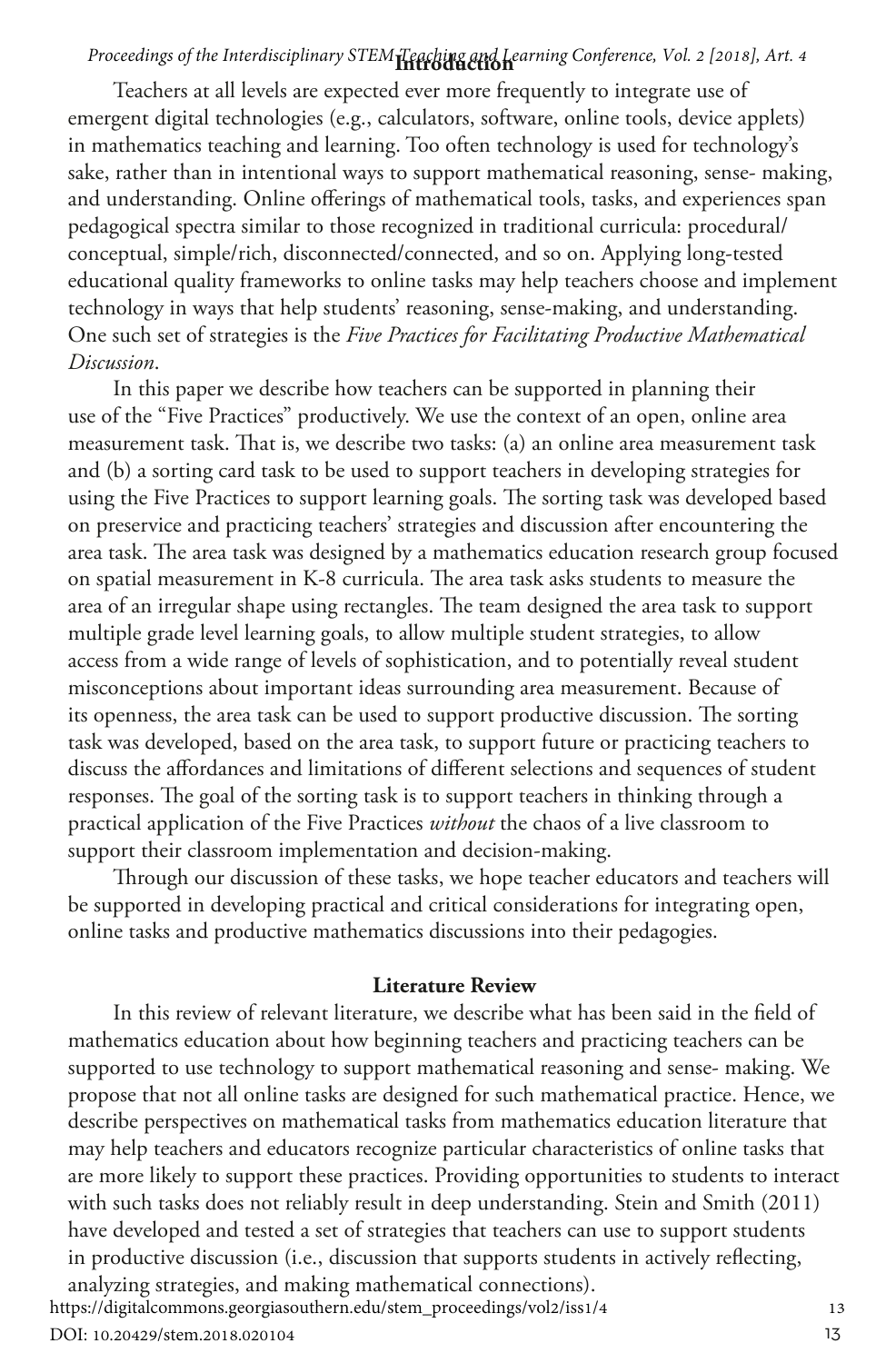# Technology for Mathematical Reasoning and Sense-Mathematics Discussion

In the following paragraphs, we describe recommendations for use of technology to support mathematical reasoning and sense-making. First, we explain what is meant by mathematical reasoning and sense-making and how digital technologies can allow students to encounter mathematical consequences of their actions. Next, we give examples of how online applets have helped students engage in these tasks.

The Association of Mathematics Teacher Educators (AMTE) developed a set of recommendations and standards for preparing beginning K-12 mathematics teachers. AMTE standards recommend that teachers are able to use technology in ways that support "mathematical reasoning and sense-making" and allow students to encounter mathematical consequences of actions (p. 11). Beginning teachers may have such opportunities in teacher preparation programs, but practicing teachers may have fewer opportunities to search for, choose, and implement such tools in their classrooms. In searching for online mathematical tasks and activities, teachers may find a wide variety of types of tasks. Some tasks are targeted to support teachers' evaluation of isolated skills, others provide interactions with procedures meant to support conceptual understanding, and still others are developed based on recognized needs for students to engage in rich, messy, or open mathematical tasks.

To provide background on these tasks, we provide some examples here. Many online applets and tasks have been developed by for-profit companies (e.g., IXL Math ixl.com/math/grade-8/graph-a-line-using-slope) to connect directly with content standards from the *Common Core State Standards in Mathematics (CCSSM, 2010)*. The mathematical tasks in such applets are intended as targeted assessments that provide feedback to teachers and students about students' performance. Many other online applets and tasks have been developed by educational researchers and mathematics educators (e.g., teacher.desmos.com/waterline). These applets and tasks are designed to allow students to encounter and experiment with mathematical consequences of their actions, to support mathematical thinking and conceptual understanding. Along with other types, these two types of applets and tasks--assessment/feedback and exploration/ consequences--can be used in balance to support student growth. When student work is confined to only assessment/feedback tasks, however, they lose opportunities to develop deeper mathematical understanding and to gain expertise in using online tools and technologies to support their reasoning.

In this paper, we propose building on research and professional development opportunities about use of open, rich tasks to support productive discussion of mathematics to support teachers in similar use of open, rich online tasks.

#### **Open and Rich Mathematical Tasks**

Open, rich tasks are described from multiple perspectives. In this paper, we focus on five of these perspectives, although there are others that could be included. We focus on complex instruction and group-worthy tasks, cognitive demand of tasks, tasks that support mathematical connections, open tasks with multiple entry points, and authentic and relevant tasks. We briefly discuss these perspectives here to support later discussion about the use of these perspectives in categorizing online mathematical tasks.

One perspective is on complex instruction and group-worthy tasks (e.g., Featherstone et al., 2011). Group-worthy tasks include complex problems open to and<br>Published by Digital Commons@Georgia Southern, 2018 Published by Digital Commons@Georgia Southern, 2018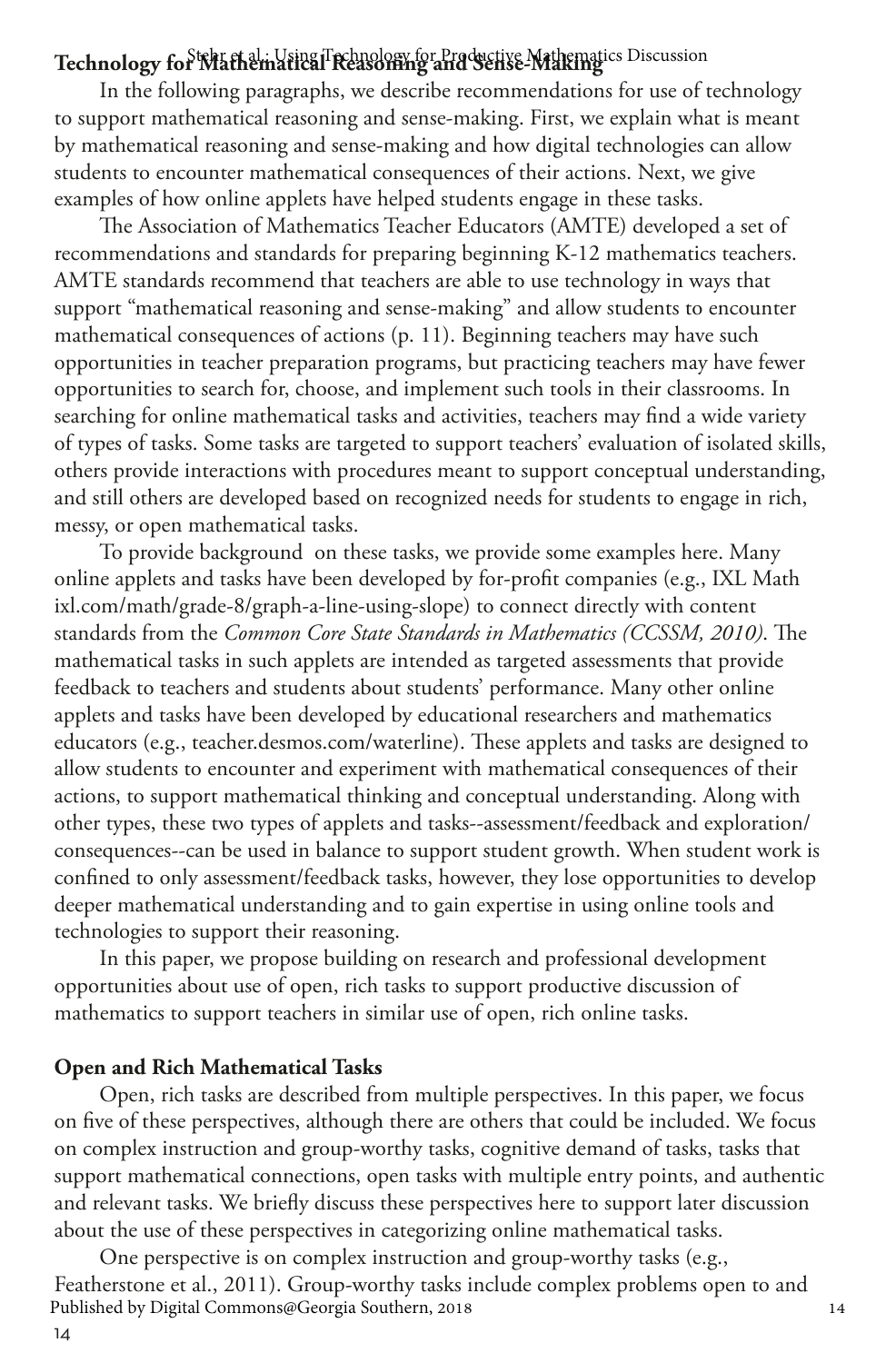requiring multiple smartnesses. In engaging with such tasks, each student is a valued *Proceedings of the Interdisciplinary STEM Teaching and Learning Conference, Vol. 2 [2018], Art. 4* member of the team and students can learn from each other's strengths, especially when those strengths are not typically privileged.

A second perspective is on high cognitive demand tasks and tasks that require critical thinking (e.g., Stein, Grover, & Henningsen, 1996). Such tasks include problems that make students think and develop their own strategies and solutions. One goal of such tasks is to support students in developing and owning the ideas and strategies that emerge. High cognitive demand tasks are defined in a framework with lower cognitive demand tasks (e.g., memorization, procedures without connections) compared to higher cognitive demand tasks (e.g., procedures with connections, doing mathematics through complex, non-procedural thinking).

Mathematical tasks that support integrating funds of knowledge, past knowledge or understanding, and connecting to different types of knowledge (e.g., mathematical, other subject areas, lived experiences) are a third perspective (e.g., Aguirre et al., 2013). With a problem that integrates multiple topics, strategies, and mathematical understandings, students continue to make connections between classroom mathematics and previously learned knowledge from mathematics or other subject areas and from their lived experiences outside of school.

A fourth perspective focuses on multiple access or entry points (e.g., Boaler, 1998; Turner et al., 2012). Problems that allow students access at their own level of mathematical sophistication, bring challenges and growth to all students whether they are normally identified as struggling, average, or advanced. This type of task may be called "low threshold/high ceiling." Then, through discussion, students learn from each other's strategies and consider the mathematical ideas at a higher level, asking which strategies (and in which situations) are more efficient, more straightforward, or more valid.

A fifth perspective focuses on authentic and relevant tasks with meaningful contexts (e.g., Aguirre et al., 2013, Turner et al., 2012). With a problem that connects to students' real-world experiences in a way that is interesting and motivating, they can bring their prior knowledge, experiences, intuition, and previously developed problemsolving strategies into the classroom.

#### **Five Practices for Productive Discussion of Mathematics**

Stein and Smith (2011) described how teachers can build on tasks that meet the five criteria in the previous section; they explained that the tasks alone are not as effective in supporting learning as incorporating discussion that helps students put together their ideas and develop more sophisticated strategies. They proposed five practices for supporting productive mathematics discussions: (1) anticipating likely student responses, (2) monitoring students' actual responses, (3) selecting student strategies to be shared in the discussion, (4) sequencing shared strategies to support a learning goal, and (5) connecting mathematical ideas across strategies and to larger mathematical concepts. We describe each practice in more depth in the next paragraph.

A rich, open task should allow students to develop individual strategies, resulting in many student solution strategies emerging in one classroom (Stein & Smith, 2011). The student solution strategies will not all contribute to productive discussion; indeed, using more than a few strategies may be overwhelming to both teacher and students (Stein

& Smith). Hence, the authors explain that teachers must develop their expertise in 15<br>tps://digitalcommons.georgiasouthern.edu/stem\_proceedings/vol2/iss1/4 https://digitalcommons.georgiasouthern.edu/stem\_proceedings/vol2/iss1/4 DOI: 10.20429/stem.2018.020104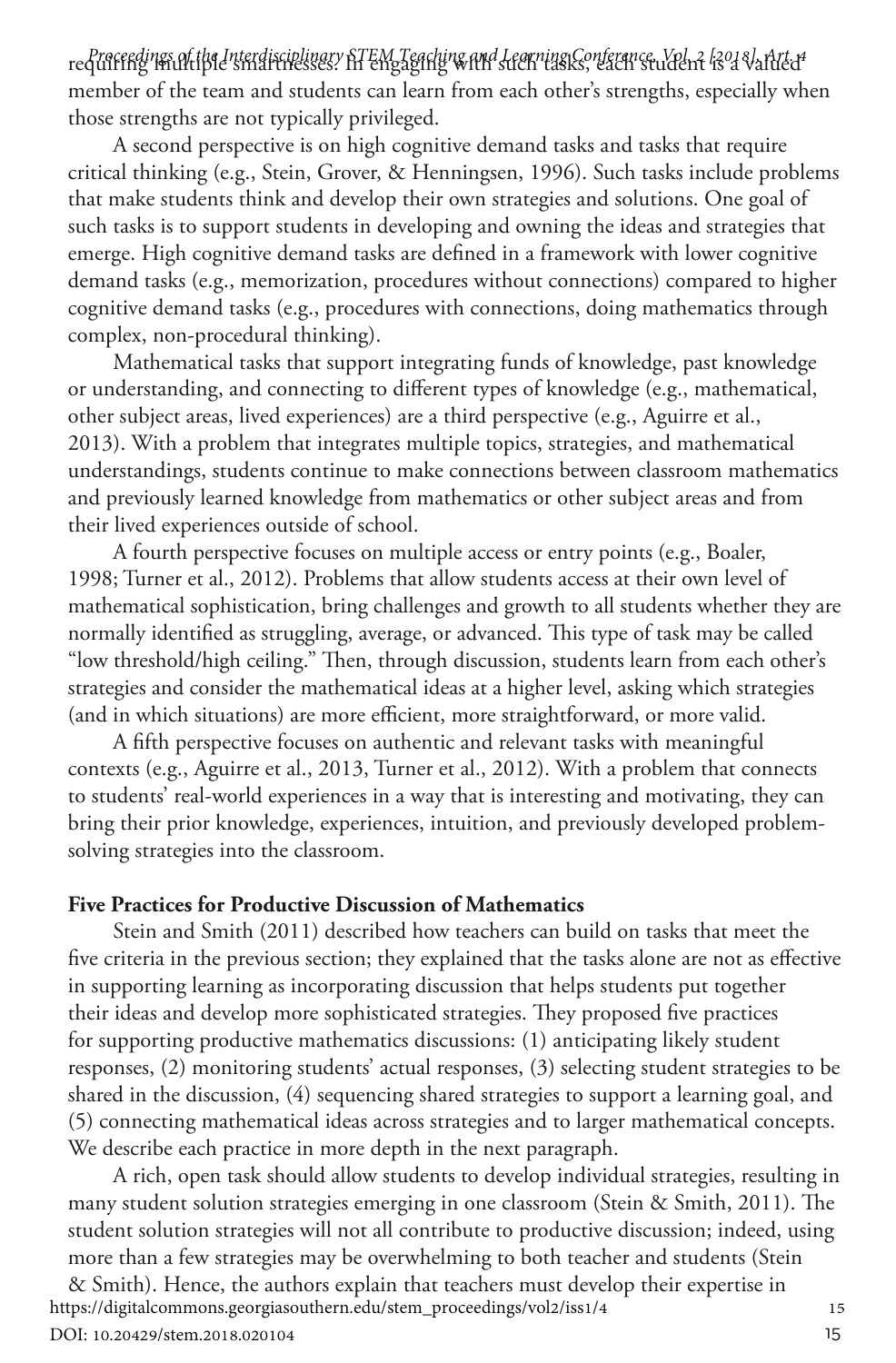selecting and sectebrie al.: Using Technology for Productive Mathematics Discussion<br>selecting and secteenting strategies mats upport a particular rearning goal. and discussion can result in very different stories depending on which strategies are selected and how they are sequenced (Stein & Smith). A teacher must plan a task by generating possible strategies that she might see and focusing on a handful that she hopes to see (Stein & Smith). This step is *anticipating student strategies* (Stein & Smith). During the implementation of the task, the teacher must engage in everyday classroom management along with *monitoring actual strategies*; she asks students questions, looks at their work, and marks down on her planning sheet to track which student groups have developed which strategies (Stein & Smith). As she monitors, she draws on what she had planned for the selecting and sequencing (Stein & Smith). She asks particular groups to share their strategies in the discussion (Stein & Smith). Finally, she orchestrates the discussion by asking students to share their strategies, and asking their classmates questions to keep them involved in analyzing the strategies (Stein & Smith). Each step is non-trivial in terms of effort and necessity.

#### **Open Online Area Task**

The *Strengthening Tomorrow's Education in Measurement (STEM)*, a multi-stage project funded by *National Science Foundation* with principal investigator Dr. John P. Smith, III, found that elementary mathematics curricula lack tasks that target student development of conceptual understanding of area measurement (Smith et al., 2008) As a response to this finding, the *STEM* project developed and adapted measurement tasks that could be accessed through physical manipulatives or online applets. One such area task is the "area of a puddle" task (see http://tinyurl.com/STEM-puddle) shown in Figure 1.

**Figure 1.** Open online area measurement task: Measuring the area of a puddle.



In the puddle task, the user is asked to drag green and purple tiles to the puddle (a blue, irregular shape) as units to measure the area of the puddle. The purple tiles and green tiles have the same measurements, but the purple has a vertical orientation and the green has horizontal. For each, one length is twice the measure of the other length. Neither type of tile exists in sufficient quantity to entirely cover the irregular shape. The designers chose elements of the manipulative and task deliberately to allow students <sup>16</sup> Published by Digital Commons@Georgia Southern, 2018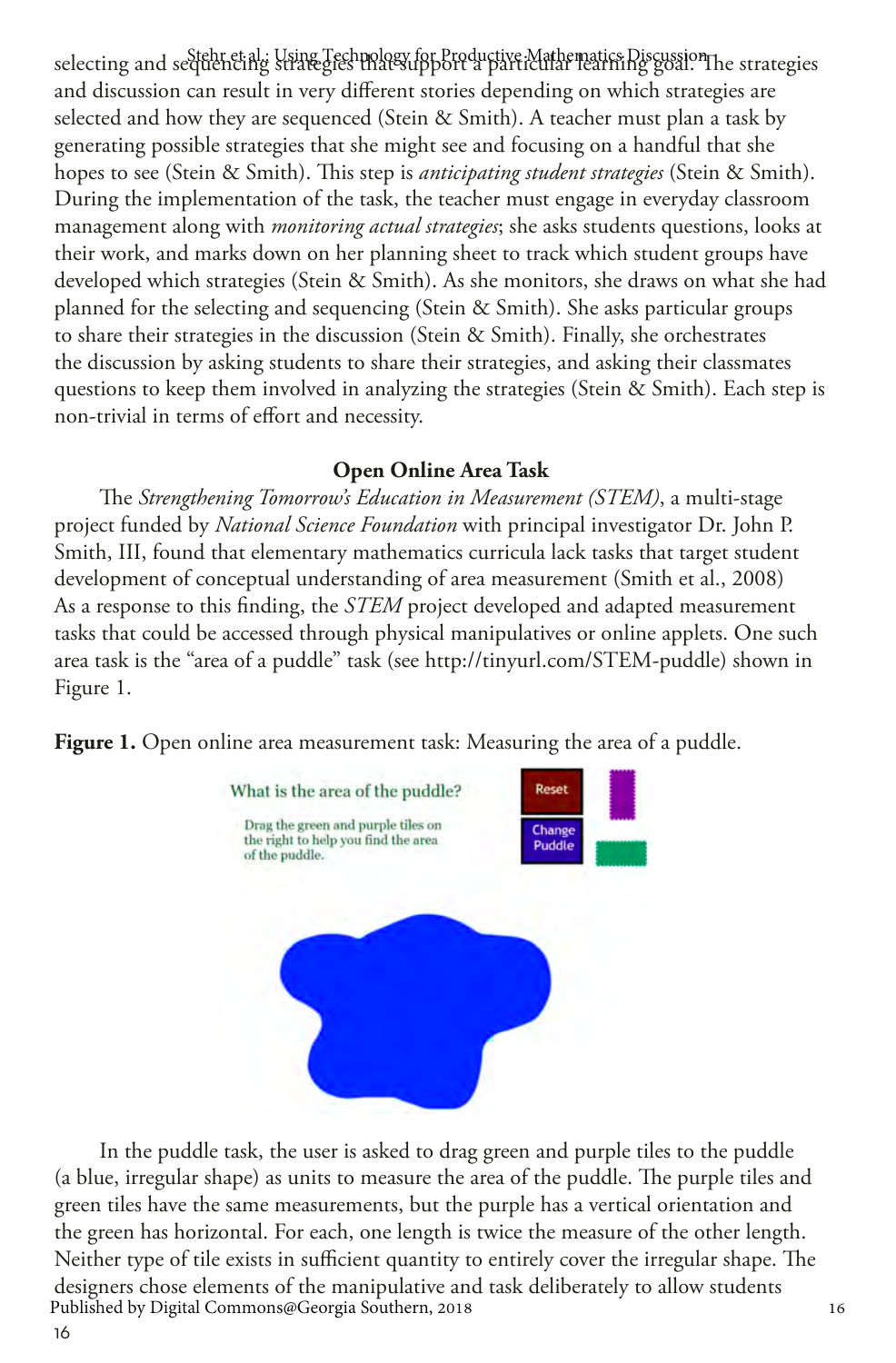to experiment with different strategies, to make mistakes, and reveal misconceptions. *Proceedings of the Interdisciplinary STEM Teaching and Learning Conference, Vol. 2 [2018], Art. 4* For example, because puddle is an irregular shape, and because the measuring units are rectangles, it is not possible for a student to find one valid solution. Rather, students must devise strategies to using the tools to estimate. The measuring units are rectangles rather than squares to support student thinking about filling an area, the meaning of area units, and why square units can be useful. The rectangles can be placed anywhere, so students might overlap the units or leave gaps. There are not enough rectangular units to cover the puddle with only one orientation, so students must use both orientations or develop other strategies for measuring. The designers intended to push students to use two orientations to support discussion about the meaning of the area formula; that the units are rectangles rather than squares supports useful discussion, even if the rectangles are all one direction.

Based on examination of the *Georgia Standards of Excellence in Mathematics: K-5* (an adaptation for Georgia students of *Common Core State Standards in Mathematics*), we created six potential learning goals. That is, by the end of a lesson, students should show ability to do one of the following: (a) give reasons to not leave gaps/overlaps (MGSE3.MD.5b, MGSE3.MD.6), (b) divide a whole area into equal area parts (MGSE3.G.2), (c) find strategies to partition a shape and add areas (MGSE3.MD.7c/ MGSE4.MD.8), (d) building to area formula: Find strategies to count number of rows & columns (MGSE3.MD.7a), (e) reason about the meaning of the area formula for rectangles, specifically: describe reasoning about whether or not the area formula changes if rectangular units are used to measure a rectangle instead of square units or describe reasoning about whether or not area formula changes if rectangle units are two different orientations (MGSE3.MD.5a /MGSE5.NF.4), or (f) develop strategies that use over- and under- estimates to approximate a more accurate measure (MP5). Even though elements of each of the learning goals above could emerge through a productive discussion about a task, focusing the selection and sequence of strategies on one learning goal may make the discussion more manageable for both teachers and students.

#### **Strategies Card Sorting Task**

The sorting task was originally developed in a mathematics methods course to support senior-level preservice teachers who were preparing to design and teach their first lesson. As a part of the lesson, the preservice teachers would use the Five Practices to lead a productive discussion after the students worked on a high-level task. Future teachers were divided in two groups: one group to engage with the task (as themselves first and then pretending to be third grade students) and the other group to monitor, select, and sequence strategies to support discussion. Based on their strategies, we created 21 strategy cards shown below, with brief descriptions. In the following sections we show selected strategies to illustrate their use in supporting productive discussions.

In Figure 2, six sorting strategies are shown. The strategies are chosen to illustrate *covering the space*, a method of measuring area that has a lower level of sophistication. In Strategy 1, the student has use 40 rectangles in two orientations to cover the space. The student left gaps and overlaps which reveals potential misconceptions about the meaning of area and the need for tessellation to ensure consistent results. Strategy 2 illustrates covering the space in a more systematic way. The rectangles are tessellated. Some rectangles hang off the irregular shape, while other parts of the shape are left uncovered. <sup>17</sup> https://digitalcommons.georgiasouthern.edu/stem\_proceedings/vol2/iss1/4

DOI: 10.20429/stem.2018.020104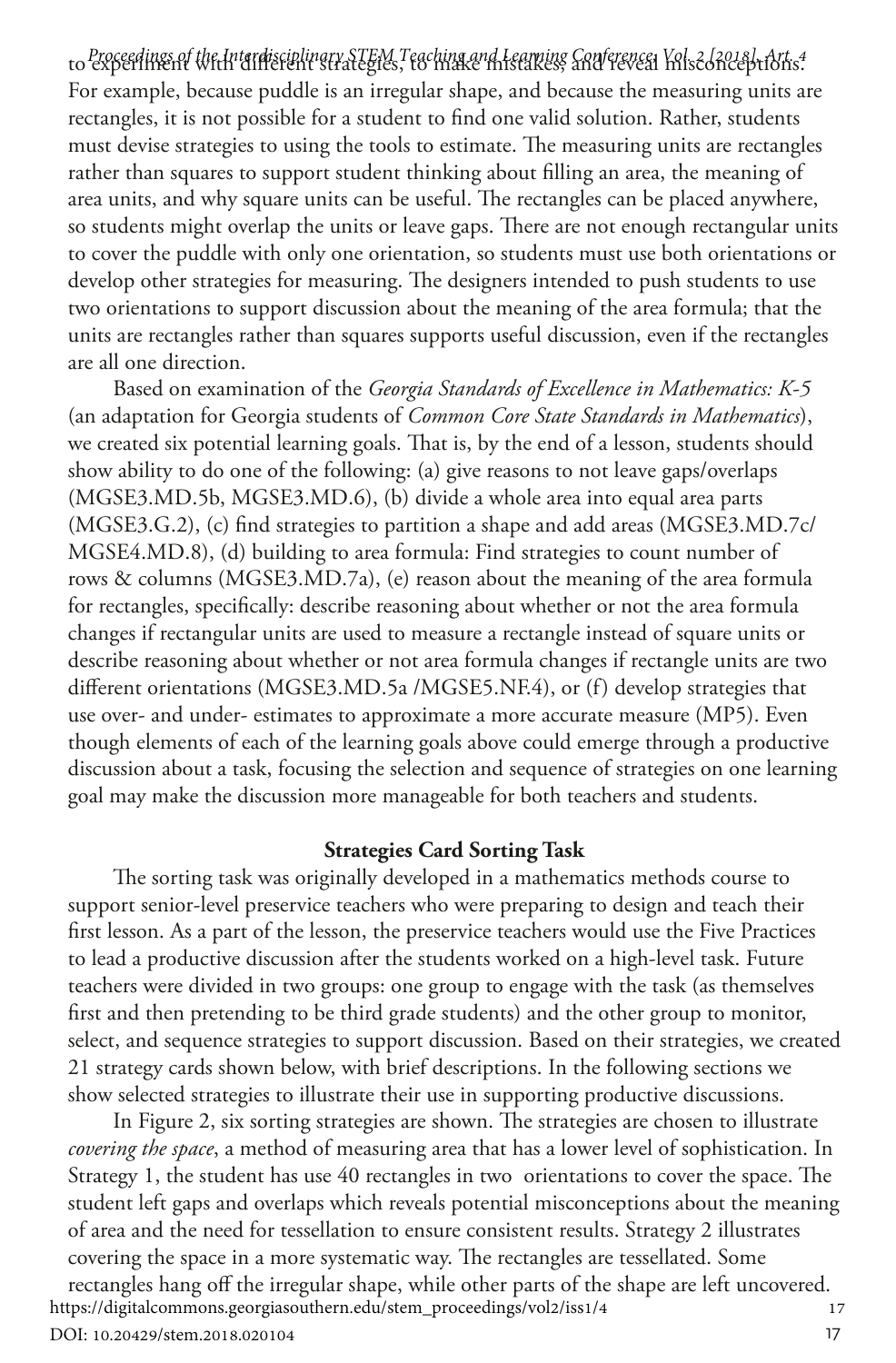Strategy 3 is mole systematic than Strategy for Productive Mathematics Discussion angles, and there are only a few overhanging rectangles, but there are many gaps left across the shape. Because each solution is different (40, 33, and 28 rectangles, respectively) these may support productive discussion about the need to avoid gaps and overlaps in order to obtain consistent results.

Strategies 18-20 are very similar and result in measures of 34, 32, and 33, respectively. They are systematically created with no gaps or overlaps in the central portion of the irregular shape. The rectangular units are shifted to different locations to cover as much of the enclosed space as possible, while leaving as little overhang as possible. These strategies could be used to discuss consistent results, in comparison with Strategies 1-3. They could also be used to discuss precision and limitations of measuring tools.

**Figure 2.** Low sophistication strategies: covering through tessellation or leaving gaps and overlaps.



18 In Figure 3, Strategies 4-6 are shown with Strategies 17 and 21. These strategies show a slightly higher level of sophistication because the student covers only half of the irregular shape and then multiplies by two. The students seem to have attempted to tessellate the rectangles, and have different strategies for covering the space that lead to different solutions in Strategy 4, compared to the other two. Strategies 5 and 6 may be used to compare the same strategy with the same solution, but differently oriented rectangles. Strategies 17 and 21 also use the strategy of covering half and multiplying by two, but the lower and upper halves are covered rather than the left and right. The right and left side are less clearly different sizes, while the bottom side is clearly smaller than the upper side. In Strategy 17, some attempt is made to address this inequality by cutting the half along a diagonal rather than straight across. In Strategy 21, the rectangles trespass slightly into the upper portion to address the inequality between upper and lower sides. The solutions are similar, despite using different orientations of rectangles and measuring different portions of the irregular shape. Considering the five strategies together could support good discussion about the meaning of half of an irregular shape as well as the ways to estimate measures of half. Students can discuss whether the orientation of the rectangles matters in these estimates and how the two<br>Published by Digital Commons@Georgia Southern, 2018 Published by Digital Commons@Georgia Southern, 2018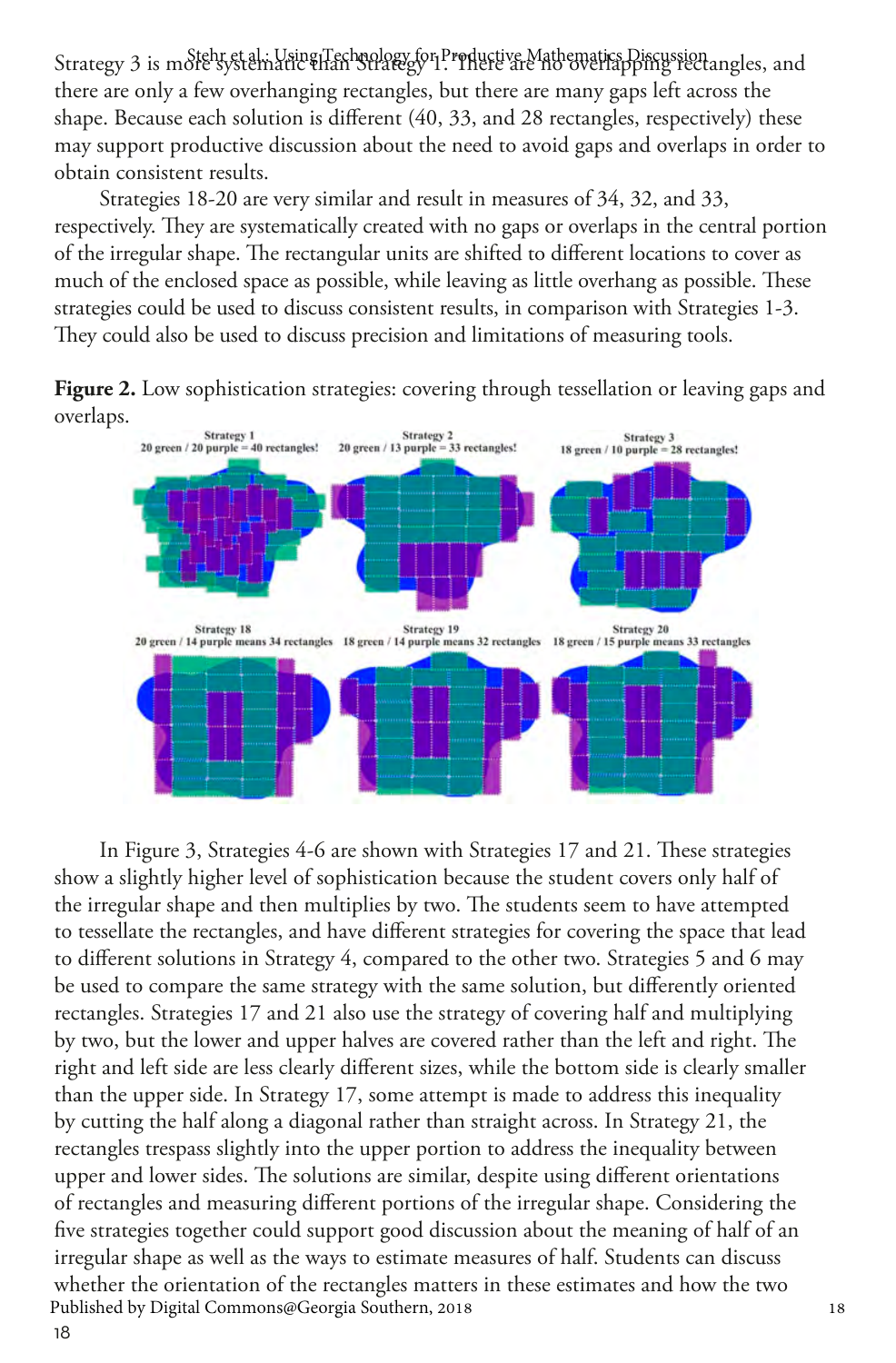or*fenceedings of the Interdisciplinary STEM Fearbing and Learning Conference, Yiel, In Strate&y, 6,* two purple rectangles seem to be used to fill the space precisely.



**Figure 3.** Slightly higher sophistication strategies: covering half and multiplying by two.

In Figure 4, we show Strategies 7-10. These strategies illustrate the use of the area formula for rectangles. They build on the strategy of dividing the irregular shape into two "rectangles." Rather than simply measuring and multiplying by two, however, they measure two regions and add to find the overall area. Adding the measures of two areas in this way seem to create a reasonably accurate estimate of the overall measure. Strategies 7 and 8 can be compared because the measure is the same for both, despite different orientations of rectangles. Students may discuss the meaning of multiplying to find area when rectangular units are used rather than square units. The area formula for rectangles can be used to find the number of rectangular units that cover a larger rectangle, because it is simply counting the number of objects in an array (number of rows multiplied by number of columns). Strategy 9 reveals an important misconception about the meaning of the area formula and its validity. In Strategy 9, the number of rows and columns loses meaning because two orientations of rectangles are used. This mismatch may result in questions about the imagined array: Are rectangles in the horizontal or vertical orientation in its rows and columns? Can it be both, or must it be only one? The solution is much lower than other solutions which indicates the strategy is invalid.

**Figure 4.** Sophisticated strategies: using tiles to find heights and lengths; subdividing the irregular shape in different ways for more accurate estimates.

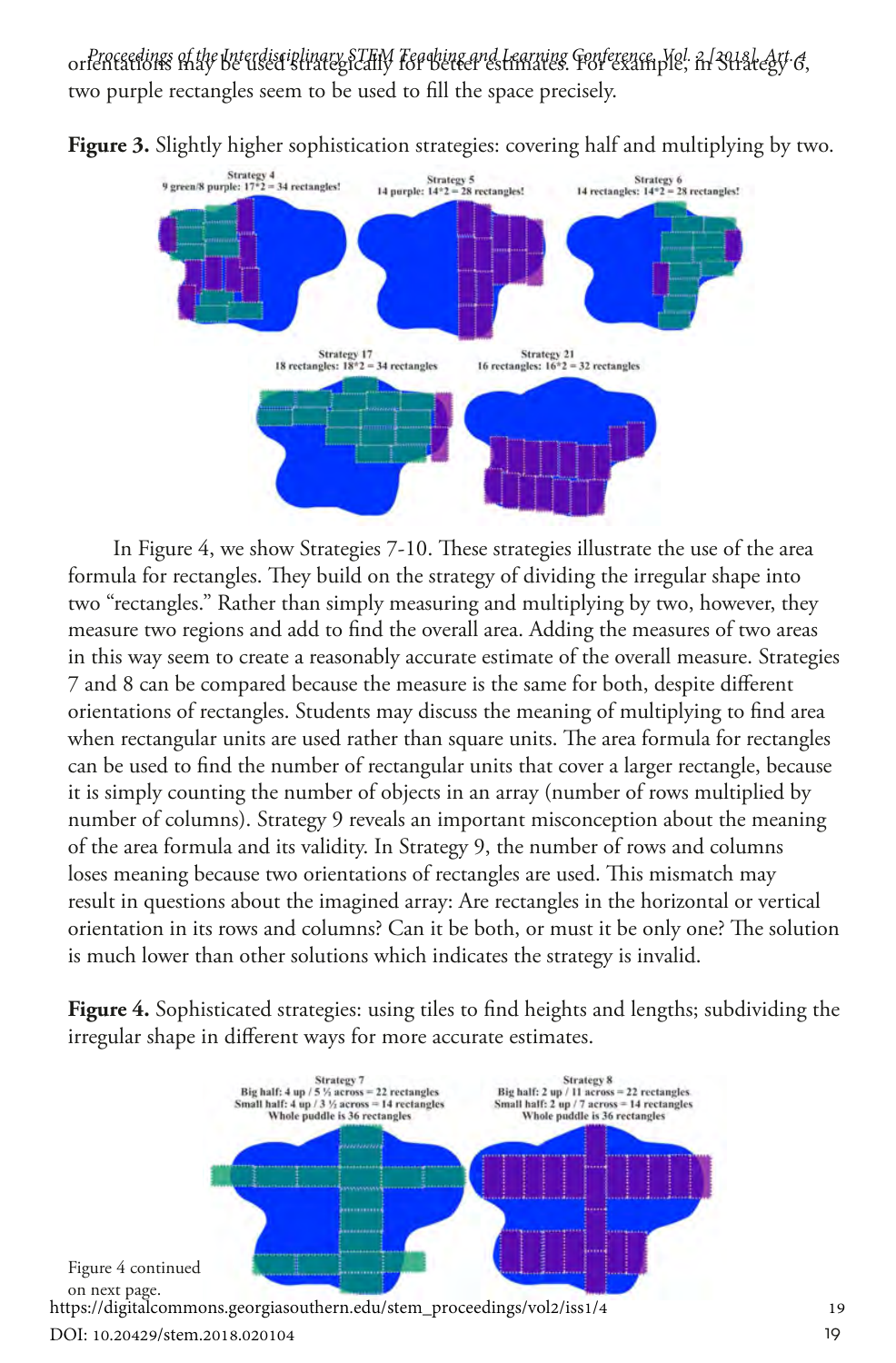

Strategies 11-14 are shown in Figure 5. These strategies illustrate a higher sophistication. Similar to Strategy 9 above, Strategy 11 can be used to question the meaning of the area formula when it is used with rectangular objects in arrays rather than square units found by multiplying lengths and widths. The resulting solution is similar to Strategy 9, and solutions from Strategies 9 and 11 are quite a bit lower than other solutions which may indicate to students that something is amiss. Strategies 12 and 13 further illustrate under-estimating and over-estimating the area. Students may visualize creating a box based on the placement of the green rectangles. Strategy 14 has a solution almost midway between those of Strategies 12 and 13. Students may discuss the accuracy of each estimate.





**Sorting the Cards to Tell a Story**

There are many valid ways of selecting and sequencing student strategies when using the Five Practices for productive mathematics discussion (Stein & Smith, 2011). Teachers may choose student strategies to ensure that all students participate. At times, tracking participation and ensuring all students have a chance to show their strategies can be overwhelming for the teacher and the students. Another method is selecting students' strategies that illustrate particular conceptions and misconceptions to support student thinking. Our method presented here is to choose strategies to tell a story that supports the lesson learning goal; that is, to select and sequence student strategies allow comparison and analysis and that build on each other along levels of sophistication or complexity toward a natural conclusion, the lesson learning goal. <sup>20</sup> Published by Digital Commons@Georgia Southern, 2018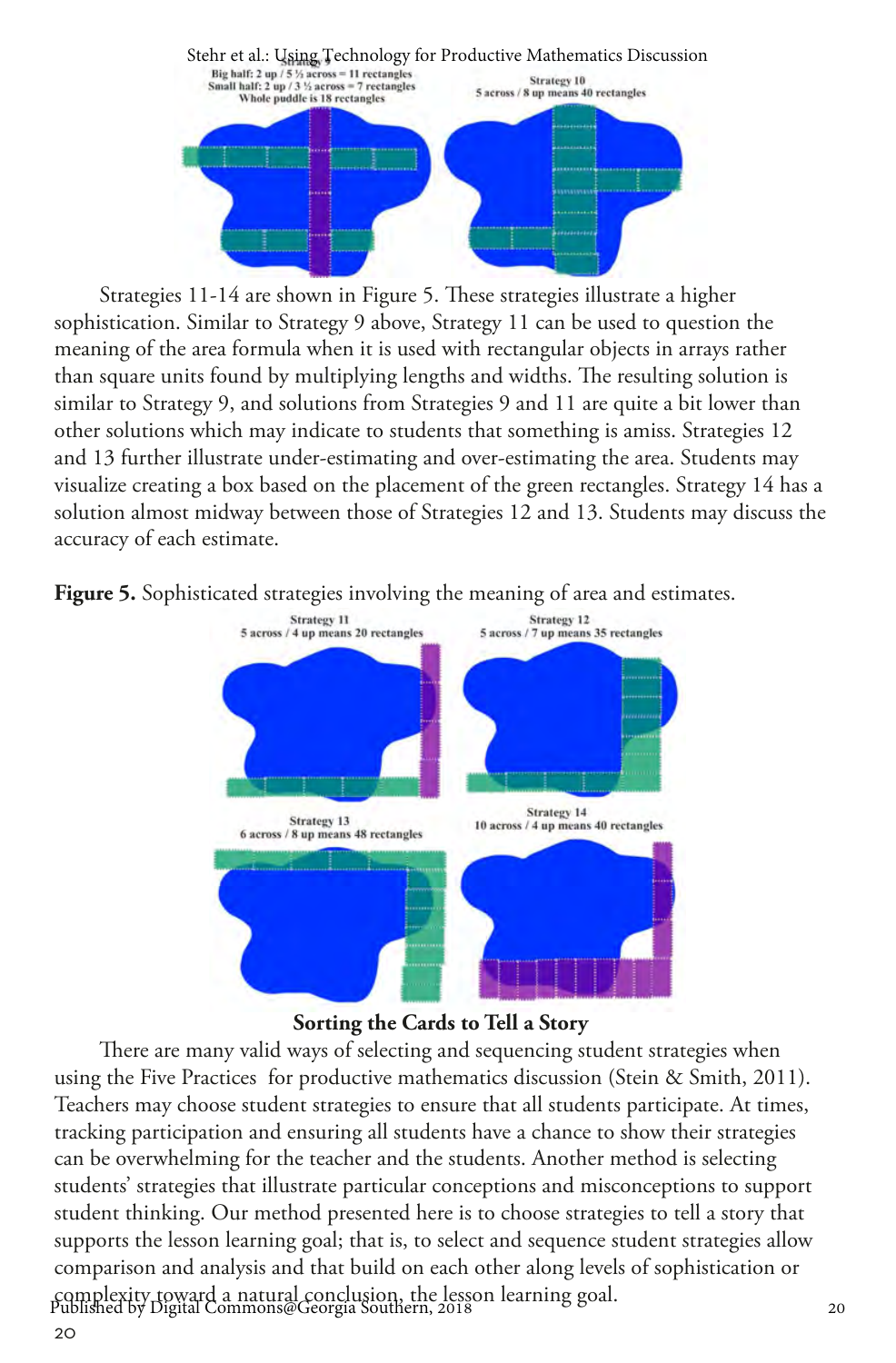Selecting and sequencing to tell a story to students through student-centered *Proceedings of the Interdisciplinary STEM Teaching and Learning Conference, Vol. 2 [2018], Art. 4* discussion is challenging for teachers to do, with many complexities in implementation. This card-sorting task can help teachers think through possibilities without the pressure of the classroom. We provide two examples of selecting and sequencing the cards to tell a story through discussion to support a learning goal. In the first example, we present a potential selection and sequence to support two of the learning goals listed above: (c) students are able to find strategies to partition a shape and add areas (MGSE3.MD.7c/ MGSE4.MD.8) and (d) students build to area formula and are able to find strategies to count number of rows & columns (MGSE3.MD.7a).

#### **Strategies for Partitioning Shapes and Adding Areas**

Several of the student strategies might support discussion about partitioning shapes and adding areas. As one example, we select strategies 5, 21, 8, and 7 (shown and described in more detail above). We show their sequencing in Figure 6 below.

**Figure 6.** Strategies selected and sequenced for (c) strategies to partition a shape and add areas.



We selected strategies 5 and 21 to support students in thinking about two ways that the irregular shape (the puddle) can be partitioned into two parts. In these strategies, discussion might focus on the meaning of *half* for an irregular shape; that is, that dividing the shape into two equal parts is difficult in this situation. Students can discuss why dividing the shape into two parts vertically results in a fairly different solution than dividing the shape in half horizontally. We chose the two strategies because they both use the same orientation of rectangles. Moving from Strategies 5 and 21 to Strategy 8, may help students connect to a more sophisticated approach. In Strategy 8, the student divided the irregular shape into two parts, but noticed that the two parts are different in size. The student used the area formula to measure the area of each part and then to add the areas. This strategy leads to Strategy 7 where the two parts are measured using the area formula, but with rectangles in a different orientation. Although the strategies are different, the solutions in Strategies 8 and 7 are the same which could be surprising and might support discussion about the way the area formula works when rectangles are used rather than squares.

This sequence of strategies then can lead discussion that focuses on making connections between strategies for partitioning shapes using the covering method to using area formulas. The discussion may support analysis of strategies for efficiency and validity. That is, students can discuss efficiency of strategies: as shapes grow larger, time and materials become more important; covering the space uses more time and more materials than measuring the length and width. Students can also discuss validity of

strategies: covering one part of an irregular shape leads to less precision than measuring <sup>21</sup> https://digitalcommons.georgiasouthern.edu/stem\_proceedings/vol2/iss1/4

DOI: 10.20429/stem.2018.020104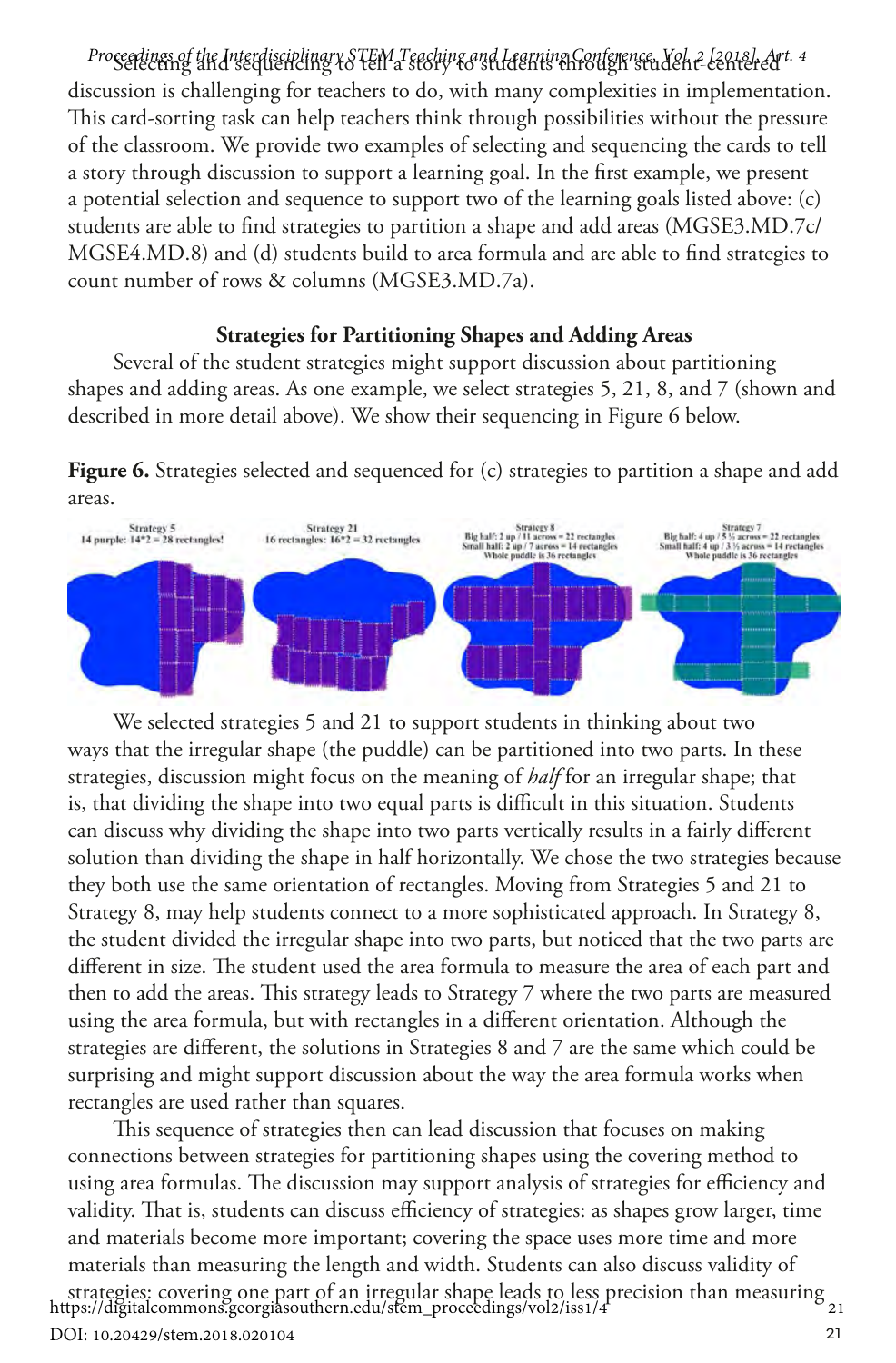the length and width of both parts. Student discussion can support connections between efficiency, validity and precision, and meanings of *half* and of units and the area formula.

#### **Strategies for Building to the Area Formula**

In the previous example, the strategies could support thinking about the meaning of the area formula. In this example, we select strategies to specifically target this learning goal. As in the previous example, many strategies might be chosen; we choose Strategies 2, 11, 10, and 7 shown in Figure 7 that could support this story. (These strategies are shown and described in more detail above.)





We selected these strategies to tell a story, moving from (2) covering the entire irregular shape with rectangles (both orientations must be used because the students run out of rectangles if they try to use only one orientation), to (11) measuring length and width with two orientations (which is problematic for the area formula and results in a much smaller measure), to (10) using one orientation and measuring the longest length and longest width, to (7) using one orientation, taking two measures of width, and using fractional parts of a rectangle in the solution.

Similar to the previous example, strategies can be analyzed for efficiency of time and materials, validity, and precision. In Strategy 11, some discussion can explore the meaning of the area formula. Students may notice that this measure is much smaller than measures resulting from other strategies (including their own strategy and comparing to Strategy 2). Students may discuss the consequences of multiplying rectangles in two orientations. Students could discuss the differences in units: rectangles, green rectangles, purple rectangles, squares. One consequence can be shown by comparing the results when adding all of the green and purple rectangles and then multiplying the height and width; this comparison could support a discussion about the result of multiplying green and purple rectangles (does the multiplication result in rectangular units or square units?). A second consequence that can be discussed is that this measure actually can be accurate and meaningful if the units are considered as squares rather than rectangles. In moving from Strategy 2 to Strategies 10 and 7, students can discuss the precision of the area formula when estimating the area of an irregular shape.

#### **Conclusion**

Teachers need support in developing expertise over time and through community and collaboration with other teachers. In the first year they use a particular task, they may not know what strategies will emerge from their own students. Sharing strategies from other teachers' classrooms can help them anticipate. Over time, as they gather <sup>22</sup> Published by Digital Commons@Georgia Southern, 2018